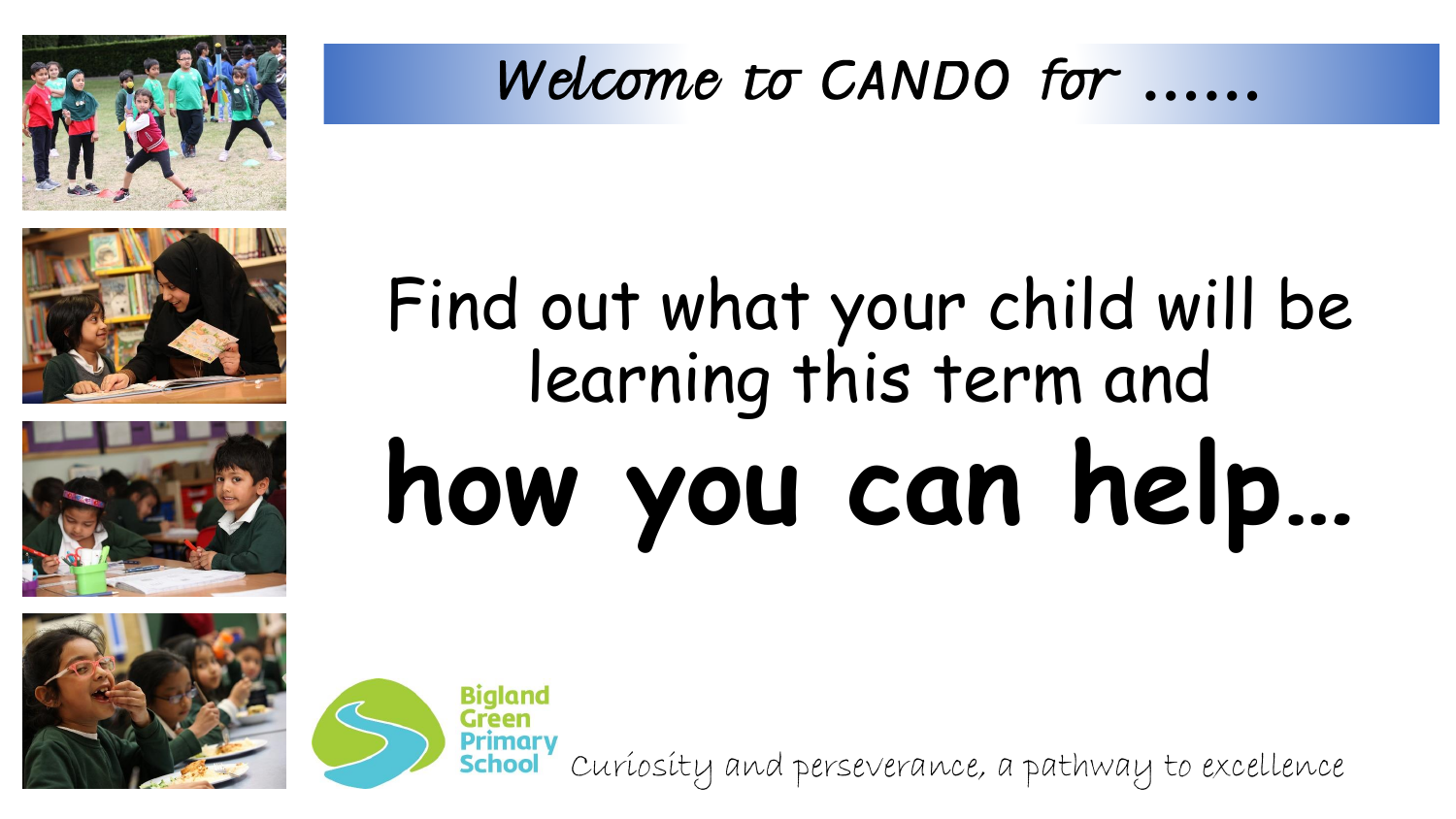#### Chloe Hyacinth Class Teacher

Zaynab Violets Class Teacher Shazida Set Teacher

Reeha Hyacinth Class Teaching Assistant Jaq Violets Class Teaching Assistant

Komrun Learning Support Assistant

Shajia PPA Teacher

Toby PPA Teacher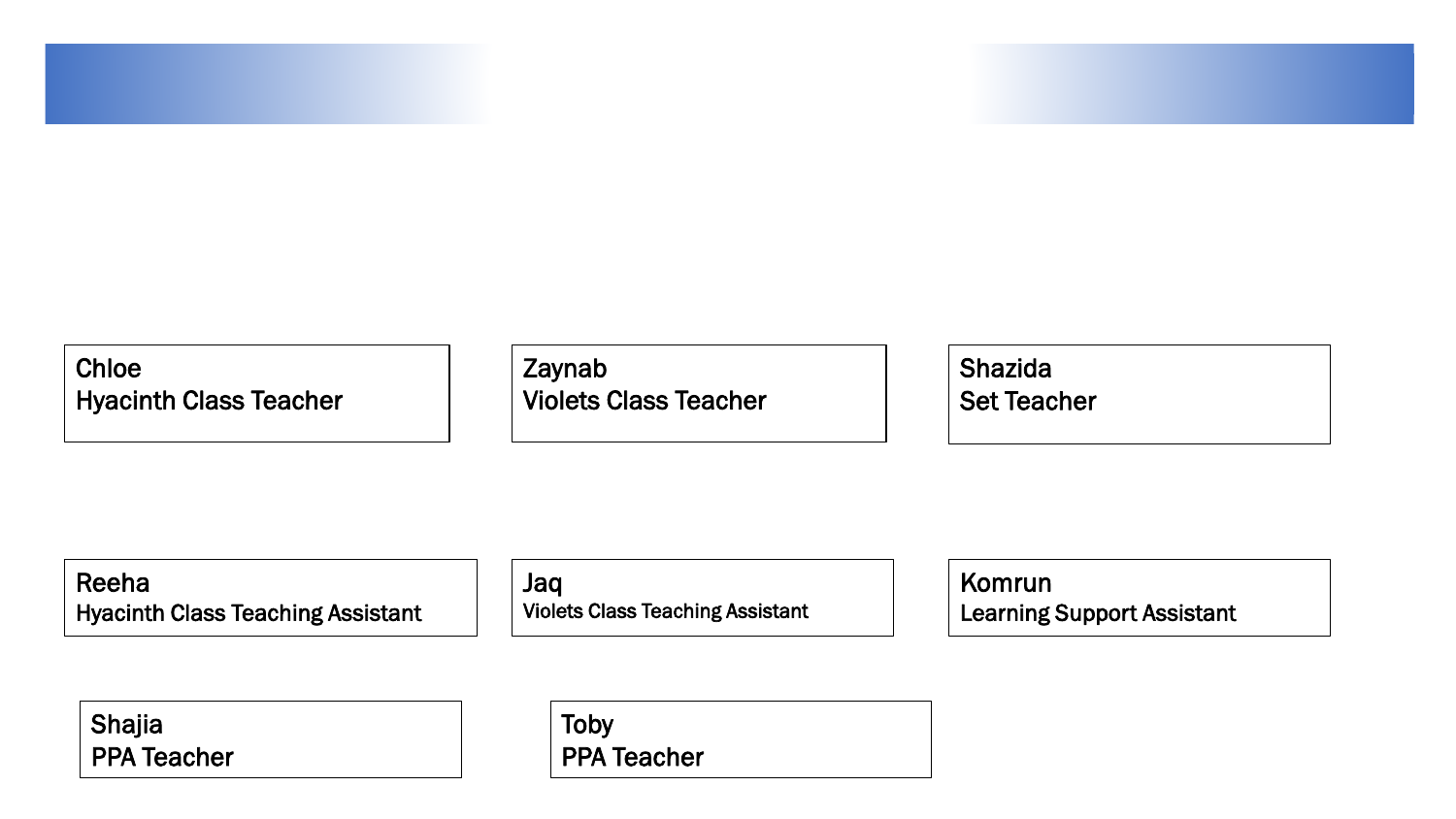### English

Core Texts: Beowulf

Tales of King Arthur

Writing Genres Explanation text Diary entry Short story

Reading Skills Retrieval Inference skills Language choice

### Mathematics Science & DT

Place value Reading and writing numbers to 1,000,000 Negative numbers Rounding Roman numerals

Four operations Mental calculations Written Calculations Word problems

Animals including humans Life cycle Growth over time

Forces Exploring different types of forces

E safety

STEM challenges

Computing

#### Youtuber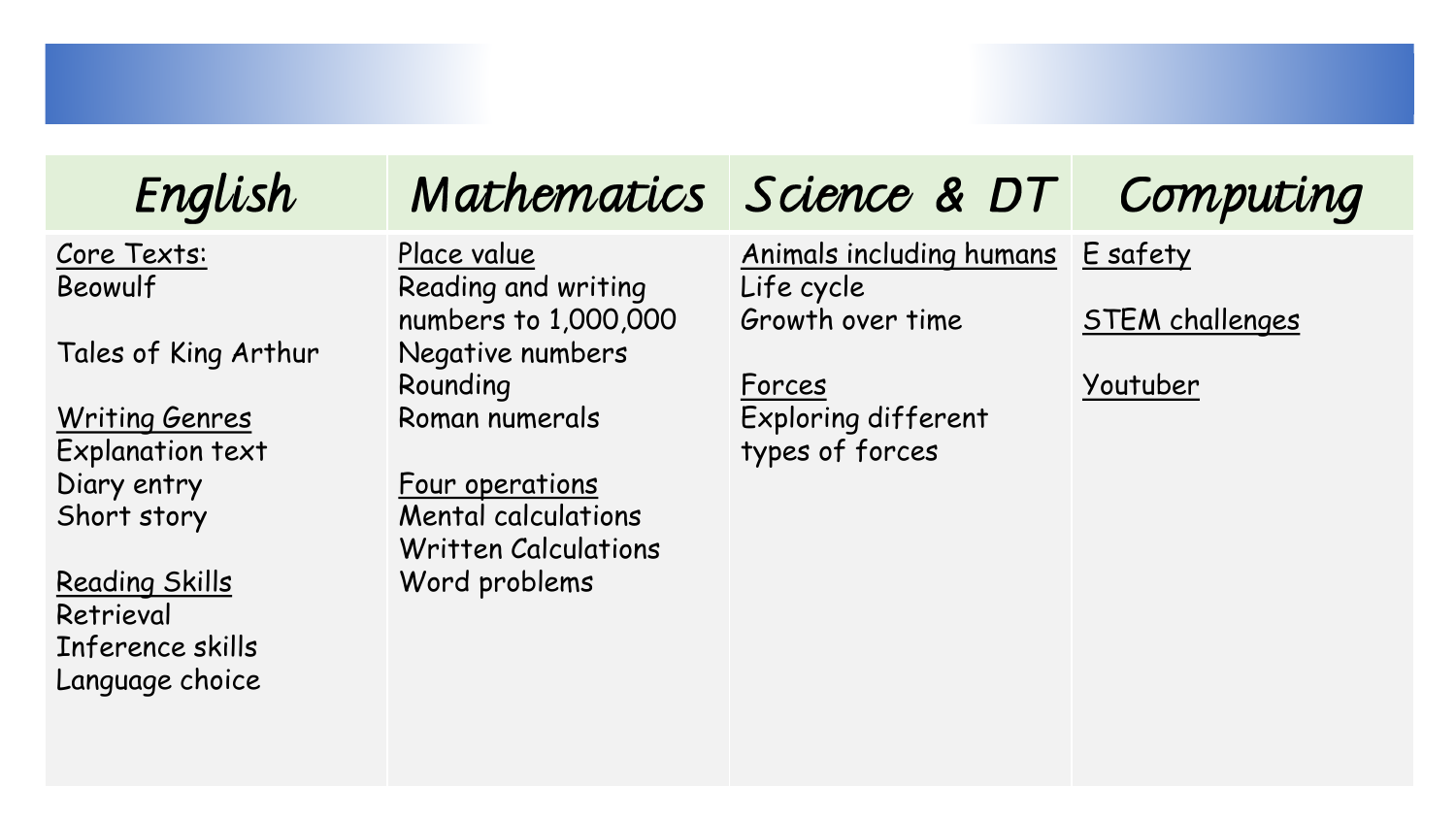| History/Geogr<br>aphy                                              | The Arts                                                                                                                                                         | Health/sports                                                                        | Visits     |
|--------------------------------------------------------------------|------------------------------------------------------------------------------------------------------------------------------------------------------------------|--------------------------------------------------------------------------------------|------------|
| The Anglo Saxons<br>Geography: Changes in<br>our local environment | Painting/Sculpture &<br><b>Abstract Expressionism</b><br>(cane and card modelling)<br>D.T<br><b>Sturdy, Complex 3D</b><br>modelling (cane and card<br>modelling) | Basketball<br>Shooting<br>Passing<br>Dribbling<br>Blocking<br>Dodgeball and Handball | <b>TBC</b> |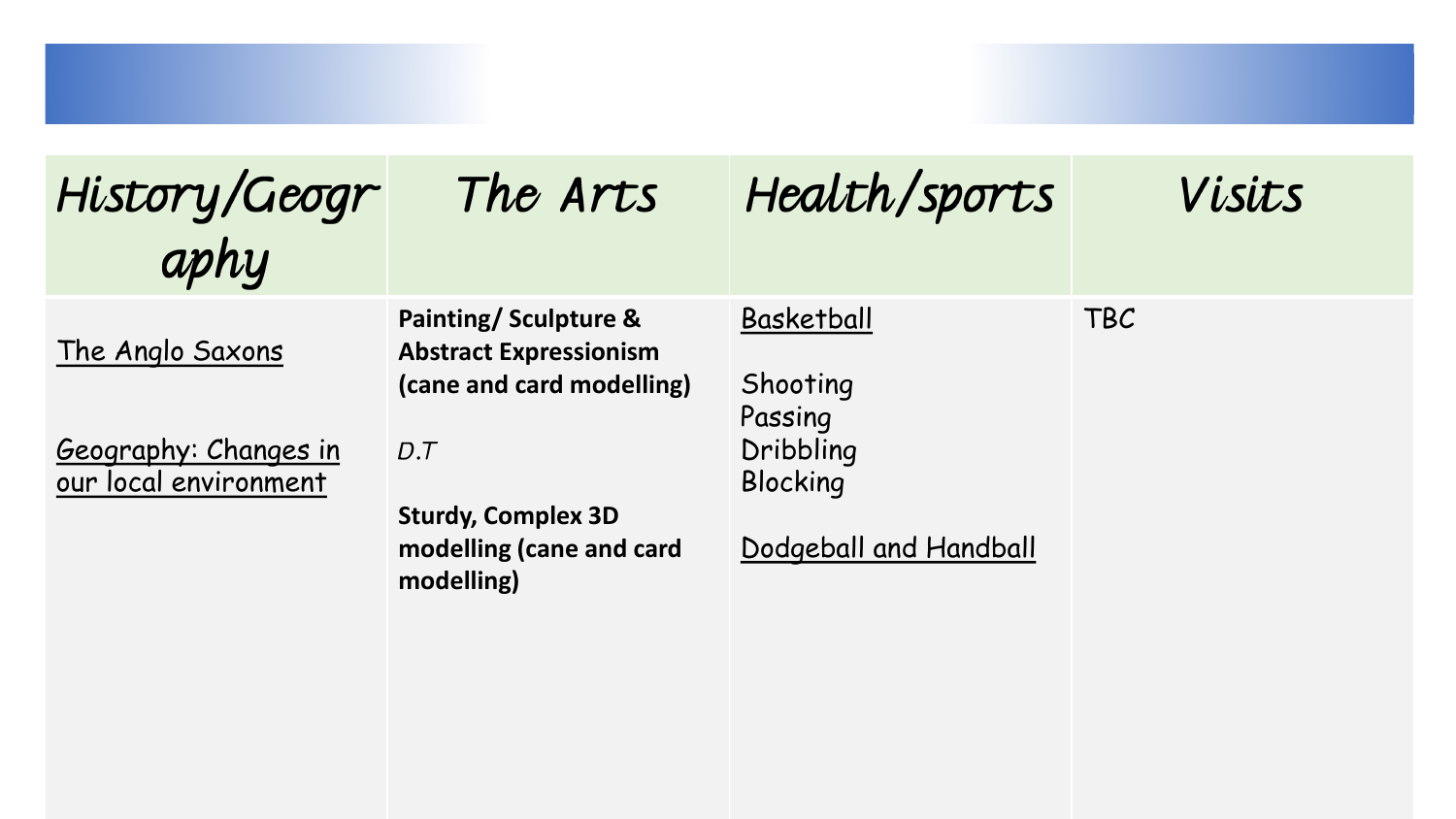- Ensure your child reads 30 minutes daily out loud *(with an adult or sibling– record in your reading records)*
- **Reading Records:** 5 entries by Friday (must be initialled & commented by adult)
- **Fact Busters:** children must know all of the times tables from x1 to x12 *(including inverse division facts)*
- Please ensure your child washes their hands before and after school.
- Fresh clean clothes to be worn every day.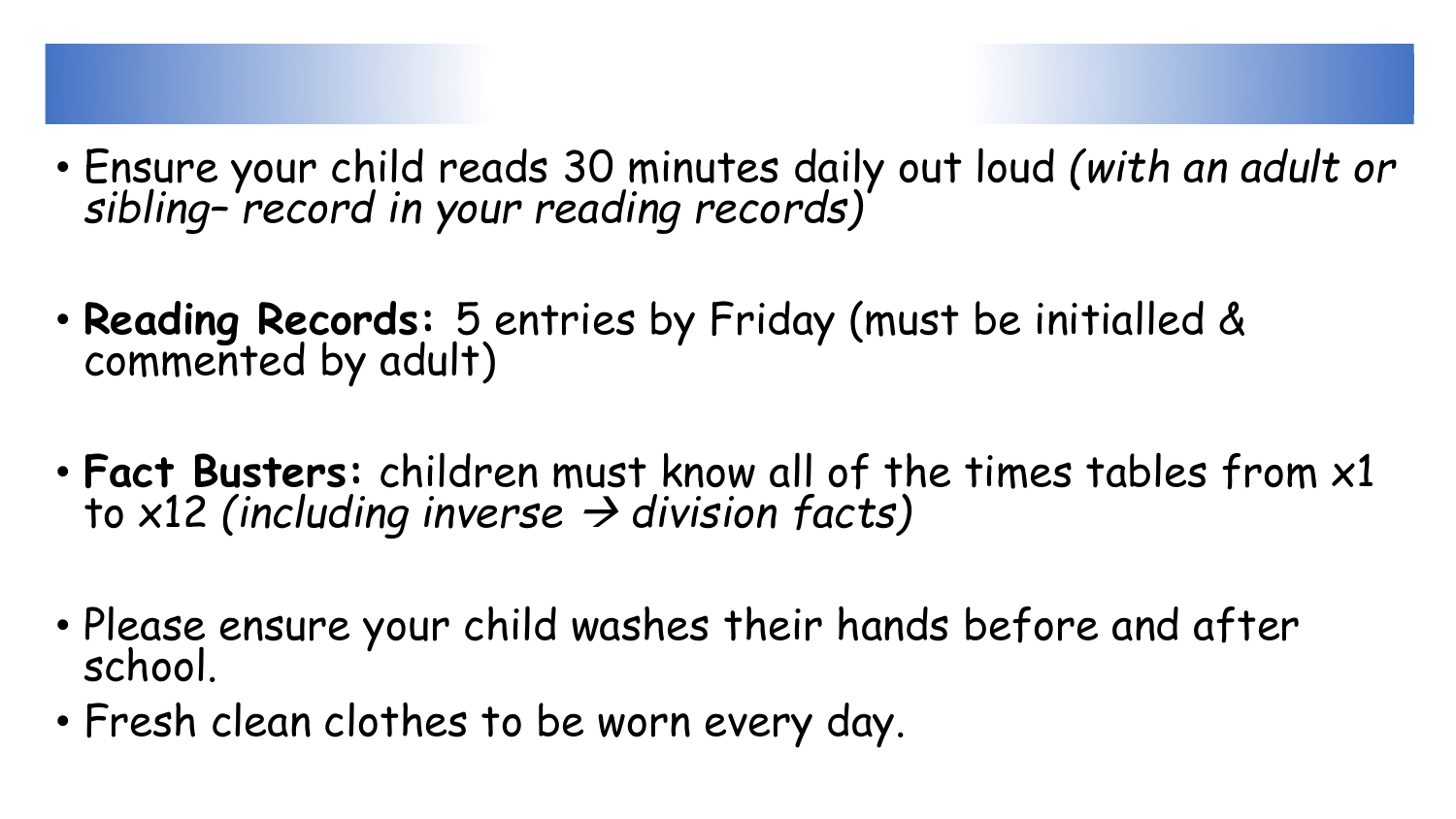#### Important reminders

- **Reading to Learn** (Tuesday, Wednesday, Thursday & Friday)
- **Bright Minds** starts for Y4, 5 and 6 on Wednesday 9th September
- **Home learning:** handed out on Fridays and must be returned on Tuesdays
- PiXL Assessment week beginning 12<sup>th</sup> October 2020